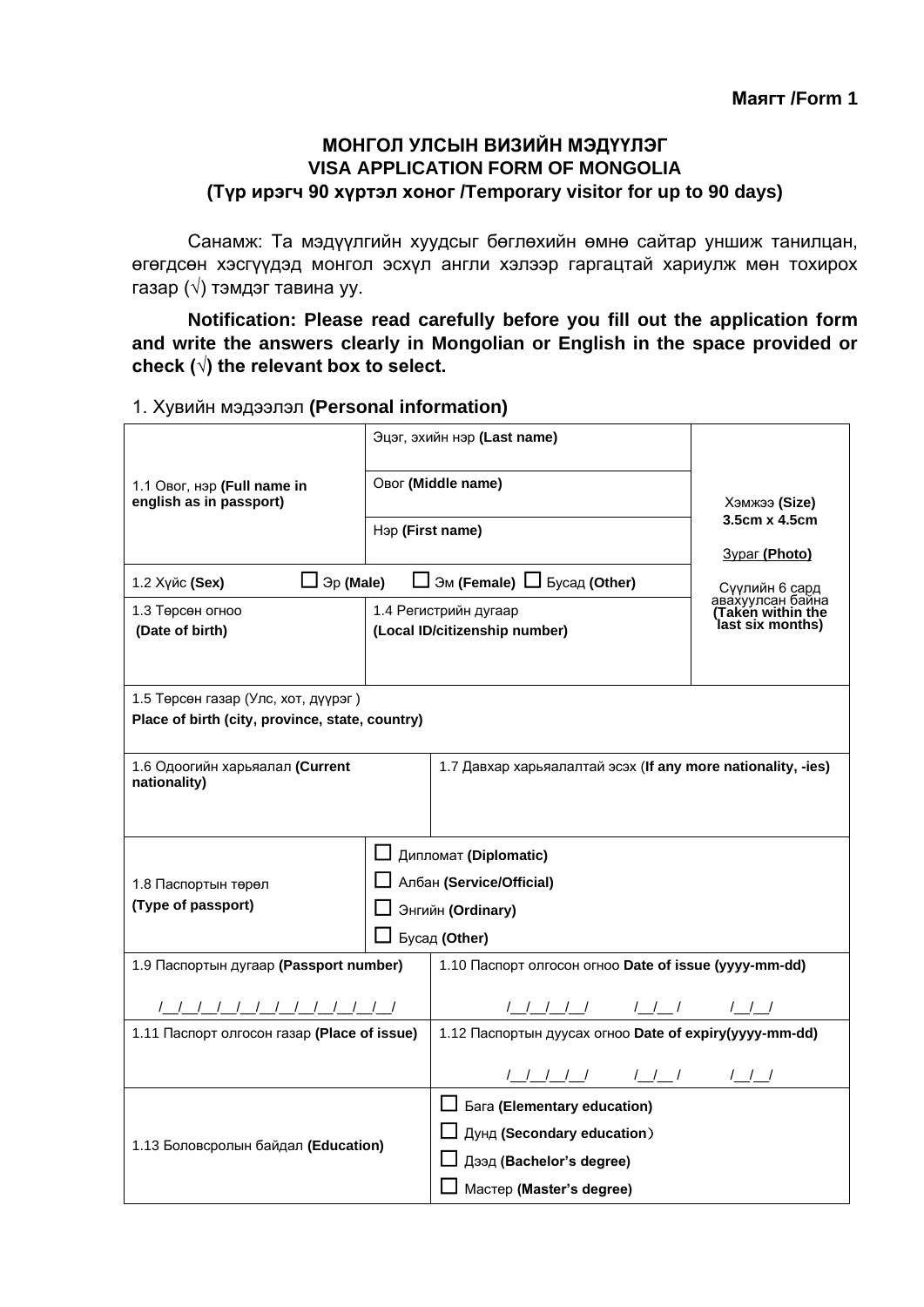|                                                                           | Бусад (Other)                                                       |                                          |                                                          |                |  |
|---------------------------------------------------------------------------|---------------------------------------------------------------------|------------------------------------------|----------------------------------------------------------|----------------|--|
| Засгийн газрын ажилтан (Government officer)                               |                                                                     |                                          |                                                          |                |  |
|                                                                           | Цэргийн алба (Military)                                             |                                          |                                                          |                |  |
| 1.14 Одоогийн ажил эрхлэлтийн<br>төрөл (Current occupation(s)             | Хуулийн байгууллага (Law enforcement)                               |                                          |                                                          |                |  |
|                                                                           |                                                                     |                                          | ОУ-ын байгууллагын ажилтан (Employee of an International |                |  |
|                                                                           | organization)                                                       |                                          |                                                          |                |  |
|                                                                           | Бизнес эрхлэгч (Business person)                                    |                                          |                                                          |                |  |
|                                                                           | □ Суралцагч (Student)                                               |                                          |                                                          |                |  |
|                                                                           | □ Хувиараа (Self-employed)                                          |                                          |                                                          |                |  |
|                                                                           | Тамирчин (Sportsman)<br>П Тэтгэврийн (Retired)                      |                                          |                                                          |                |  |
|                                                                           |                                                                     | □ Соёл урлаг (Art, Culture, Entertainer) |                                                          |                |  |
|                                                                           | Ажилгүй (Unemployed)                                                |                                          |                                                          |                |  |
|                                                                           | Бусад (Others)                                                      |                                          |                                                          |                |  |
|                                                                           | Байгууллагын нэр (Employer or                                       |                                          | Утас (Phone number)                                      |                |  |
|                                                                           | school's name)                                                      |                                          |                                                          |                |  |
| 1.15 Одоогийн ажиллаж буй ажил,                                           |                                                                     |                                          |                                                          |                |  |
| сурч буй сургуулийн мэдээлэл<br>(Employer or school information)          |                                                                     |                                          |                                                          |                |  |
|                                                                           | Хаяг (Address)                                                      |                                          |                                                          |                |  |
|                                                                           |                                                                     |                                          |                                                          |                |  |
| 1.16 Гэрийн хаяг, утасны дугаар (Home address, phone number, zip code)    |                                                                     |                                          |                                                          |                |  |
|                                                                           |                                                                     |                                          |                                                          |                |  |
|                                                                           |                                                                     |                                          |                                                          |                |  |
| 1.17 Цахим хаяг (E-mail address)                                          |                                                                     |                                          |                                                          |                |  |
|                                                                           |                                                                     |                                          |                                                          |                |  |
|                                                                           |                                                                     |                                          |                                                          |                |  |
|                                                                           | П Гэрлэсэн (Married)                                                |                                          |                                                          |                |  |
|                                                                           | <b>I</b> Гэрлээгүй (Single)                                         |                                          |                                                          |                |  |
| 1.18 Гэрлэлтийн байдал (Marital<br>status)                                | Гэрлэлт цуцлуулсан (Divorced)                                       |                                          |                                                          |                |  |
|                                                                           | Бэлэвсэн (Widowed)                                                  |                                          |                                                          |                |  |
|                                                                           | Бусад (If other please specify)                                     |                                          |                                                          |                |  |
|                                                                           | Нэр (Name)                                                          | Харьяалал                                | Мэргэжил                                                 | Хамаарал       |  |
| 1.19 Гэр бүлийн мэдээлэл (эхнэр,                                          |                                                                     | (Nationality)                            | (Occupation)                                             | (Relationship) |  |
| эцэг,<br>нөхөр, хүүхэд,<br>ЭХ Г.М.<br>шаардлагатай<br>бол<br>нэмэлт       |                                                                     |                                          |                                                          |                |  |
| хуудсан дээр үргэлжлүүлж бичиж<br>Family<br>болно)<br>members             |                                                                     |                                          |                                                          |                |  |
| information (spouse,<br>children,<br>etc.<br>parents<br>may<br>type<br>on |                                                                     |                                          |                                                          |                |  |
| separate paper if needed)                                                 |                                                                     |                                          |                                                          |                |  |
|                                                                           |                                                                     |                                          |                                                          |                |  |
| 1.20 Яаралтай үед холбоо барих                                            | Утас (Mobile phone number)<br>Нэр (Name)                            |                                          |                                                          |                |  |
| XYH (Emergency contact)                                                   | Тантай ямар хамааралтай болох?<br>(Relationship with the applicant) |                                          |                                                          |                |  |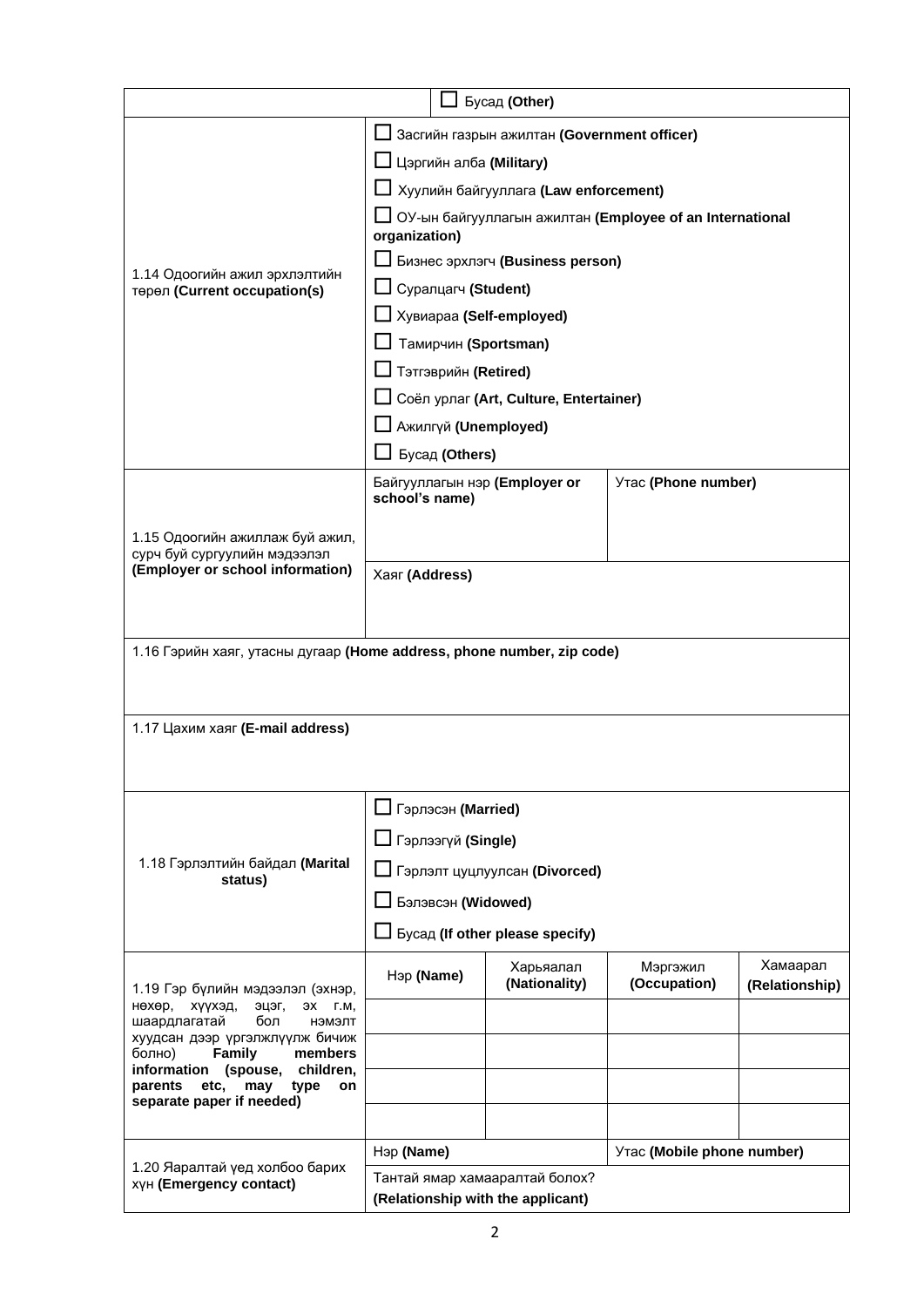| 1.21 Монгол Улсад хамаарал<br>бүхий этгээд байгаа эсэх?<br>Does the applicant have any                                                   | Нэр (Name) | Харьяалал<br>(Nationality) | Мэргэжил<br>(Occupation) | Хамаарал<br>(Relationship) |
|------------------------------------------------------------------------------------------------------------------------------------------|------------|----------------------------|--------------------------|----------------------------|
|                                                                                                                                          |            |                            |                          |                            |
| related parties in Mongolia?                                                                                                             |            |                            |                          |                            |
|                                                                                                                                          |            |                            |                          |                            |
| 1.22 Таны Монгол Улсад зорчих, байх зардлыг хэн хариуцаж байгаа вэ? (Who will pay your traveling and<br>living expense during your stay) |            |                            |                          |                            |
| $\Box$ Уригч иргэн (Host person/s/)<br>U Уригч байгууллага (Host company)<br>Oepee (My self)                                             |            |                            |                          |                            |
| 1.23 Таны Монгол Улсад байх хаяг, утасны дугаар (Your address and phone number in Mongolia)                                              |            |                            |                          |                            |
|                                                                                                                                          |            |                            |                          |                            |

# 2. Монгол Улсад зорчих зорилго **(Purpose of visit)**

|                                                                                                                                             | Уригч иргэн /байгууллагын нэр (Inviting party's name)                                                                                                                                                                                                                                                                                                                                                                                                                                                                                                                                                                                               |  |  |
|---------------------------------------------------------------------------------------------------------------------------------------------|-----------------------------------------------------------------------------------------------------------------------------------------------------------------------------------------------------------------------------------------------------------------------------------------------------------------------------------------------------------------------------------------------------------------------------------------------------------------------------------------------------------------------------------------------------------------------------------------------------------------------------------------------------|--|--|
| 2.1<br>Уригч<br>иргэн,<br>байгууллагын мэдээлэл<br>(Information<br>of<br>the<br>inviting<br>person<br>or<br>organization<br>in<br>Mongolia) | Хаяг (Address)<br>Утас (Phone number)<br>Уригч иргэн/байгууллагыг төлөөлөх хүний албан тушаал, овог нэр, утасны дугаар<br>/Position title, full name and phone number of representative of inviting company<br>or individual/                                                                                                                                                                                                                                                                                                                                                                                                                       |  |  |
|                                                                                                                                             | ∐ D Дипломат паспорттай гадаадын иргэн, улаан өнгийн лесе пасе бүхий Нэгдсэн<br>Үндэстний Байгууллагын ажилтан, албан тушаалтан (For foreigner with diplomatic<br>passport; United Nations officials and staff members with a red laissez-passer)                                                                                                                                                                                                                                                                                                                                                                                                   |  |  |
|                                                                                                                                             | ∐ А1 Албан паспорттай бөгөөд албан хэргээр зорчих гадаадын иргэн, Монгол<br>Улсад суугаа гадаад улсын Дипломат төлөөлөгчийн газрын шугамаар ирэх албан<br>болон энгийн паспорттай гадаадын иргэн, цэнхэр өнгийн лесе пасе бүхий Нэгдсэн<br>Үндэстний Байгууллага, түүний төрөлжсөн байгууллагын суурин төлөөлөгчийн<br>газрын ажилтан, албан тушаалтан (For foreigner with official passport that<br>traveling for official business; foreigner with official or ordinary passport that<br>traveling related matters of Diplomatic mission in Mongolia; United Nation's office<br>or specialized agency's staff members with a blue laissez-passer) |  |  |
| 2.2 Визийн ангилал,<br>зорчих зорилго (Visa<br>classification and<br>purpose of visit)                                                      | Ш А2 Гадаад улсын болон олон улсын хэвлэл, мэдээллийн байгууллагын ажилтан<br>(Employee of an international media organization)                                                                                                                                                                                                                                                                                                                                                                                                                                                                                                                     |  |  |
|                                                                                                                                             | АЗ Засгийн газар хоорондын, төрийн болон нутгийн өөрөө удирдах<br>байгууллага, олон улсын байгууллагын шугамаар ирэх гадаадын иргэн (For the<br>person traveling with related matters of an intergovernmental, state, local<br>authority and international organizations)                                                                                                                                                                                                                                                                                                                                                                           |  |  |
|                                                                                                                                             | В1 Гадаадын хөрөнгө оруулалттай аж ахуйн нэгжийн хөрөнгө оруулагч<br>(Investor of foreign-invested enterprises)                                                                                                                                                                                                                                                                                                                                                                                                                                                                                                                                     |  |  |
|                                                                                                                                             | В2 Гадаадын хөрөнгө оруулалттай аж ахуйн нэгжийн хөрөнгө оруулагчийн<br>төлөөлөгч, гүйцэтгэх удирдлагаар томилогдсон гадаадын иргэн (Appointed<br>representative of the investor of foreign-invested enterprises)                                                                                                                                                                                                                                                                                                                                                                                                                                   |  |  |
|                                                                                                                                             | $\Box$ В3 Гадаадын хуулийн этгээдийн төлөөлөгчийн газрын удирдлагаар ажиллах<br>гадаадын иргэн (The person who will work as an executive of the representative<br>office of a foreign legal entity)                                                                                                                                                                                                                                                                                                                                                                                                                                                 |  |  |
|                                                                                                                                             | $\bigsqcup$ C1 – C11 Хөдөлмөр эрхлэх зорилгоор ирэх гадаадын иргэн <b>(For foreigner who</b><br>has employment purposes)                                                                                                                                                                                                                                                                                                                                                                                                                                                                                                                            |  |  |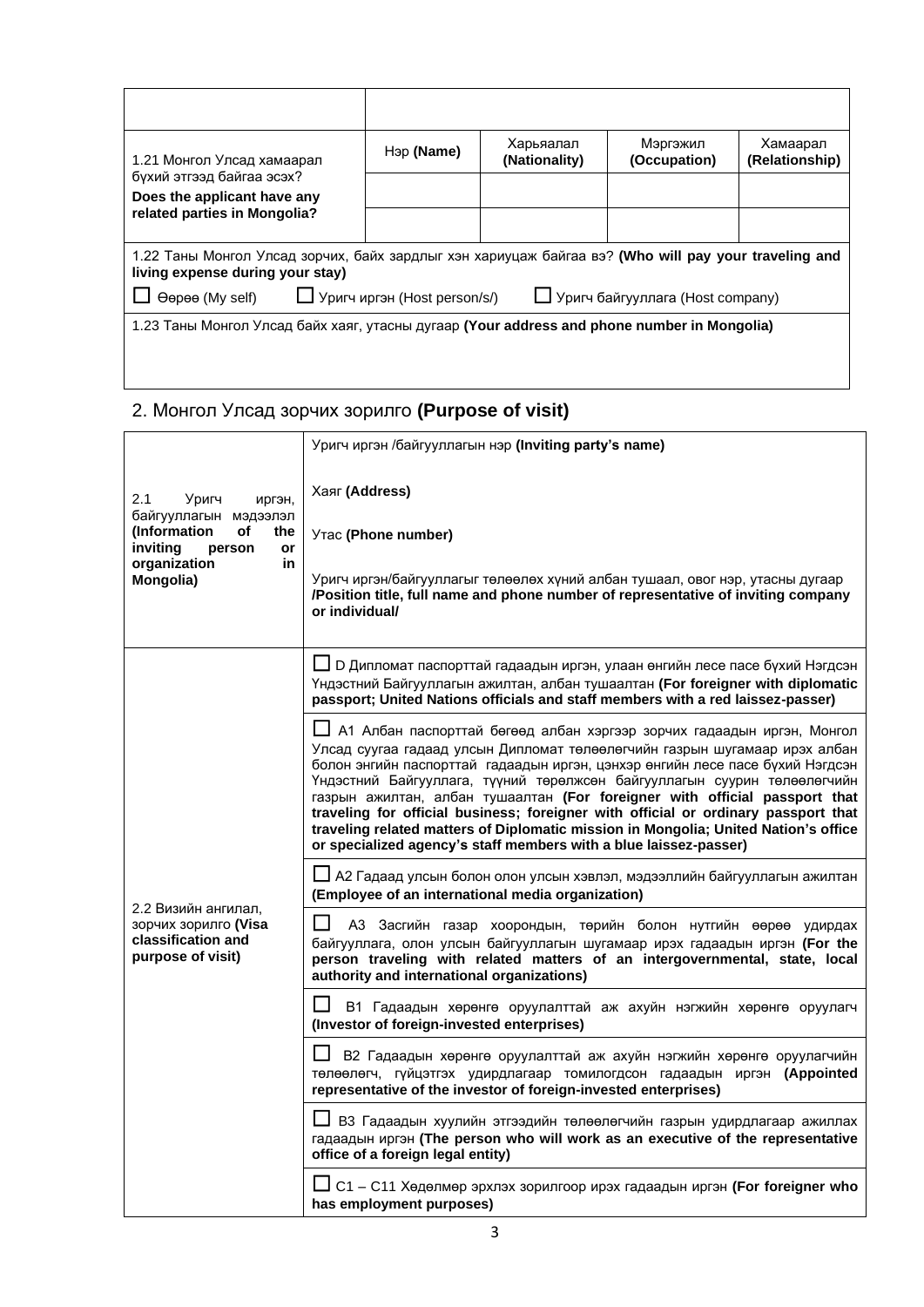| LJ E1 Ерөнхий боловсролын байгууллагад суралцахаар ирэх гадаадын иргэн (For<br>foreigner who has purpose to study at general educational institution)                                                                                                                                                                                                                                                                                   |
|-----------------------------------------------------------------------------------------------------------------------------------------------------------------------------------------------------------------------------------------------------------------------------------------------------------------------------------------------------------------------------------------------------------------------------------------|
| ∐ Е2 Дээд боловсролын байгууллагад суралцахаар ирэх гадаадын иргэн (For<br>foreigner who has purpose to study at university and institution)                                                                                                                                                                                                                                                                                            |
| ЕЗ Монгол хэл, түүх, соёлын болон бусад чиглэлээр мэргэжлийн боловсрол,<br>сургалтын байгууллагад суралцахаар ирэх гадаадын иргэн (For foreigner who has<br>purpose to study mongolian language, history, culture and others at vocational<br>education institutions)                                                                                                                                                                   |
| Е4 Төрийн өмчит хуулийн этгээд болон эрдэм шинжилгээний байгууллагад<br>дадлага, эрдэм шинжилгээ, судалгааны ажил хийхээр ирэх гадаадын иргэн (For<br>foreigner who has purpose to train or intern at a state-owned legal entity and<br>research organization or facility)                                                                                                                                                              |
| E <sub>5</sub><br>Инновацийн чиглэлээр үйл ажиллагаа эрхлэх, эрдэм шинжилгээ,<br>судалгааны ажил хийхээр ирэх гадаадын иргэн (For foreigner who has purpose to<br>work and do research in the field of innovation)                                                                                                                                                                                                                      |
| ∐ F1 Монгол Улсын иргэнтэй гэрлэлтээ бүртгүүлсэн гадаадын иргэн <b>(For</b><br>foreigner who has married to Mongolian citizen)                                                                                                                                                                                                                                                                                                          |
| F2 Монгол Улсын харьяатаас гарсан гадаадын иргэн (Foreigner who has<br>renounced Mongolian nationality)                                                                                                                                                                                                                                                                                                                                 |
| □ F3 Монгол Улсын иргэнээс төрсөн гадаадын иргэн (Foreigner who is a birth<br>child of a Mongolian citizen)                                                                                                                                                                                                                                                                                                                             |
| $\Box$ G $\Box$ G $\Box$ G $\Box$ $\Box$ $\Box$ $\Box$                                                                                                                                                                                                                                                                                                                                                                                  |
| Н1 Монгол Улсын төлөө гарамгай гавьяа байгуулсан эсхүл Монгол Улсад онц<br>шаарлдагатай мэргэжил, мэргэшил эзэмшсэн, шинжлэх ухааны аль нэг салбарт<br>онцгой амжилт гаргасан гадаадын иргэн (For a foreigner who has made an<br>outstanding contribution to Mongolia, or who has acquired a profession or<br>specialization that is in great demand in Mongolia, and who has made<br>outstanding achievements in any field of science) |
| ∐ Н2 Монгол Улсын харьяатаас гаралгүйгээр гадаад улсын харьяат болсон иргэн<br>(For a person who acquired a foreign citizenship without renouncing Mongolian<br>citizenship)                                                                                                                                                                                                                                                            |
| НЗ Хувийн бусад зорилгоор ирэх гадаадын иргэн (For foreigner with other<br>private purposes)                                                                                                                                                                                                                                                                                                                                            |
| J Шашны үйл ажиллагаа эрхлэх зорилгоор ирэх гадаадын иргэн (For foreigner<br>with religious activities)                                                                                                                                                                                                                                                                                                                                 |
| К1 Ажил хэргийн шугамаар ирэх гадаадын иргэн (For foreigner who is coming<br>for business purposes)                                                                                                                                                                                                                                                                                                                                     |
| К2 Жуулчлах зорилгоор ирэх гадаадын иргэн (For foreigner who has travel<br>purposes)                                                                                                                                                                                                                                                                                                                                                    |
| $\Box$ КЗ Хил орчмын жуулчин (Cross-border tourist)                                                                                                                                                                                                                                                                                                                                                                                     |
| К4 Соёл урлаг, спортын тэмцээн уралдаан, арга хэмжээнд оролцох, кино,<br>контент бүтээхээр ирэх гадаадын иргэн (To participate in cultural, arts, sports<br>competition or filmmaking and content making purposes)                                                                                                                                                                                                                      |
| К5 Импортын ачаа болон зорчигч тээвэрлэх гадаадын иргэн (For foreigner who<br>is transporting imported goods or passengers into Mongolia)                                                                                                                                                                                                                                                                                               |
| К6 Дамжин өнгөрөх гадаадын иргэн (Transit)                                                                                                                                                                                                                                                                                                                                                                                              |
| нөхцөлөөр хөдөлмөр эрхлэх боломж бүхий богино<br>хугацааны жуулчлалын<br>хөтөлбөрт хамрагдан ирэх гадаадын иргэн (For foreigner who is eligible for a                                                                                                                                                                                                                                                                                   |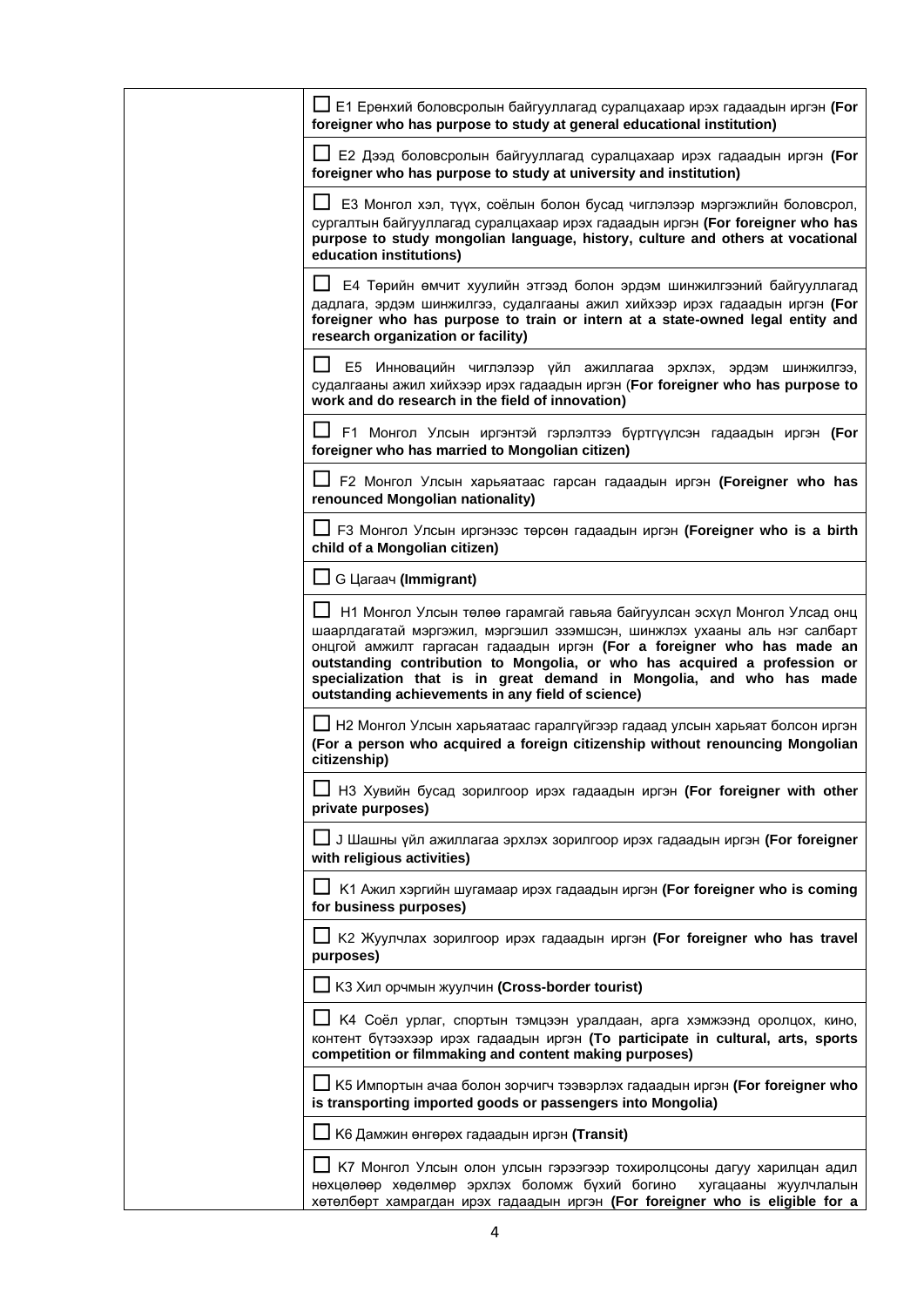|                                                                                                            | short-term tourism program with the opportunity of employment on equal terms<br>in accordance with an international agreement of Mongolia) |                                                                                     |  |  |  |
|------------------------------------------------------------------------------------------------------------|--------------------------------------------------------------------------------------------------------------------------------------------|-------------------------------------------------------------------------------------|--|--|--|
|                                                                                                            | К8 Эрүүл мэндийн тусламж, үйлчилгээ авахаар ирэх гадаадын иргэн (For<br>foreigner who has medical purposes)                                |                                                                                     |  |  |  |
|                                                                                                            | 90 хүртэл хоног байна (Up to 90 days)                                                                                                      |                                                                                     |  |  |  |
| 2.3 Байх хугацаа, визийн<br>төрөл (Duration of stay                                                        | Монгол Улсад байх хугацаа (Intended duration of stay)                                                                                      |                                                                                     |  |  |  |
| and visa types)                                                                                            | хоног (days)                                                                                                                               |                                                                                     |  |  |  |
|                                                                                                            | $\Box$ Нэг удаа (Single entry)<br>│ Хоёр удаа ( <b>Double entry)</b>                                                                       |                                                                                     |  |  |  |
| Тохирох газар $(\sqrt{})$ тэмдэг<br>тавина уу (check $(\sqrt{})$ the<br>relevant box to select)            | 30 хүртэл хоног байна (Up to 30 days)                                                                                                      |                                                                                     |  |  |  |
|                                                                                                            | entry valid for 6 months)                                                                                                                  | Олон удаа 6 сар (Multiple<br>∐ Олон удаа 1 жил (Multiple<br>entry valid for 1 year) |  |  |  |
| 2.4 Та яаралтай үйлчилгээ авах уу?                                                                         |                                                                                                                                            |                                                                                     |  |  |  |
| (Are you applying for express service?)                                                                    |                                                                                                                                            | Үгүй (No)<br>Тийм (Yes)                                                             |  |  |  |
| 2.5 Монгол Улсын хилээр нэвтрэх огноо<br>(Expected date of your first entry into Mongolia on<br>this trip) |                                                                                                                                            | Date of entry (yyyy-mm-dd)                                                          |  |  |  |
|                                                                                                            |                                                                                                                                            |                                                                                     |  |  |  |

## 3. Бусад мэдээлэл **(Other Information)**

| 3.1 Та урьд нь Монгол улсад визийн хугацааг хэтрүүлж байсан уу?<br>(Have you previously overstayed your visa in Mongolia?)                                                                              | Тийм (Yes) □ Үгүй (No)      |  |
|---------------------------------------------------------------------------------------------------------------------------------------------------------------------------------------------------------|-----------------------------|--|
| 3.2 Та урьд Монгол Улын виз олгохоос татгалзсан хариу авч байсан,<br>хил дээрээс буцаагдаж байсан уу?<br>(Have you previously been denied a visa for Mongolia, or been<br>refused entry into Mongolia?) | Тийм (Yes) □ Үгүй (No)      |  |
| 3.3 Та Монгол Улс болон бусад улсад гэмт хэрэгт холбогдож байсан<br>yy?<br>(Do you have any criminal record in Mongolia or any other country?)                                                          | Тийм (Yes) □ Үгүй (No)      |  |
| 3.4 Сэтгэцийн эмгэгийн улмаас нийгмийн онцгой халамж, үйлчилгээ<br>шаардлагатай эсэх (Do you need in special service connected with<br>serious mental disorder)                                         | Тийм (Yes) ■ Үгүй (No)      |  |
| 3.5 Сурьеэгээр өвчилж байсан эсэх (Did you have tuberculosis)                                                                                                                                           | Тийм (Yes) [ Үгүй (No)      |  |
| 3.6 Нийгэмд аюултай бусад халдварт өвчин (Other infectious disease<br>of public health hazards)                                                                                                         | Тийм (Yes) $\Box$ Үгүй (No) |  |
| 3.7 Хэрвээ та 3.1-ээс 3.6 хүртэл<br>тийм гэж бөглөсөн бол тайлбар<br>бичнэ үү. (If you answered "yes"<br>to any questions from 3.1 to 3.5,<br>please specify)                                           |                             |  |

#### 4. Баталгаажуулалт, гарын үсэг **(Declaration & Signature)**

 Миний бие виз мэдүүлэхэд шаардлагатай хувийн мэдээллээ Монгол улсын холбогдох байгууллагад мэдүүлэхээ хүлээн зөвшөөрч байна. **I agree to that my personal data on this application form are given to appropriate authorities of Mongolia for visa related matters.**

 Миний бие өөрийн мэдлэг чадварын хүрээнд дээр дурдагдсан мэдээллийг үнэн зөв бүрэн мэдүүлсэн тухай баталж байна. Дээрх мэдүүлгийг хуурамчаар мэдүүлсэн тохиодолд виз олгогдохоос татгалзах, цуцлагдах болон Монгол Улсын холбогдох хууль, журмын дагуу хариуцлага хүлээхээ ойлгож байна. **I hereby**